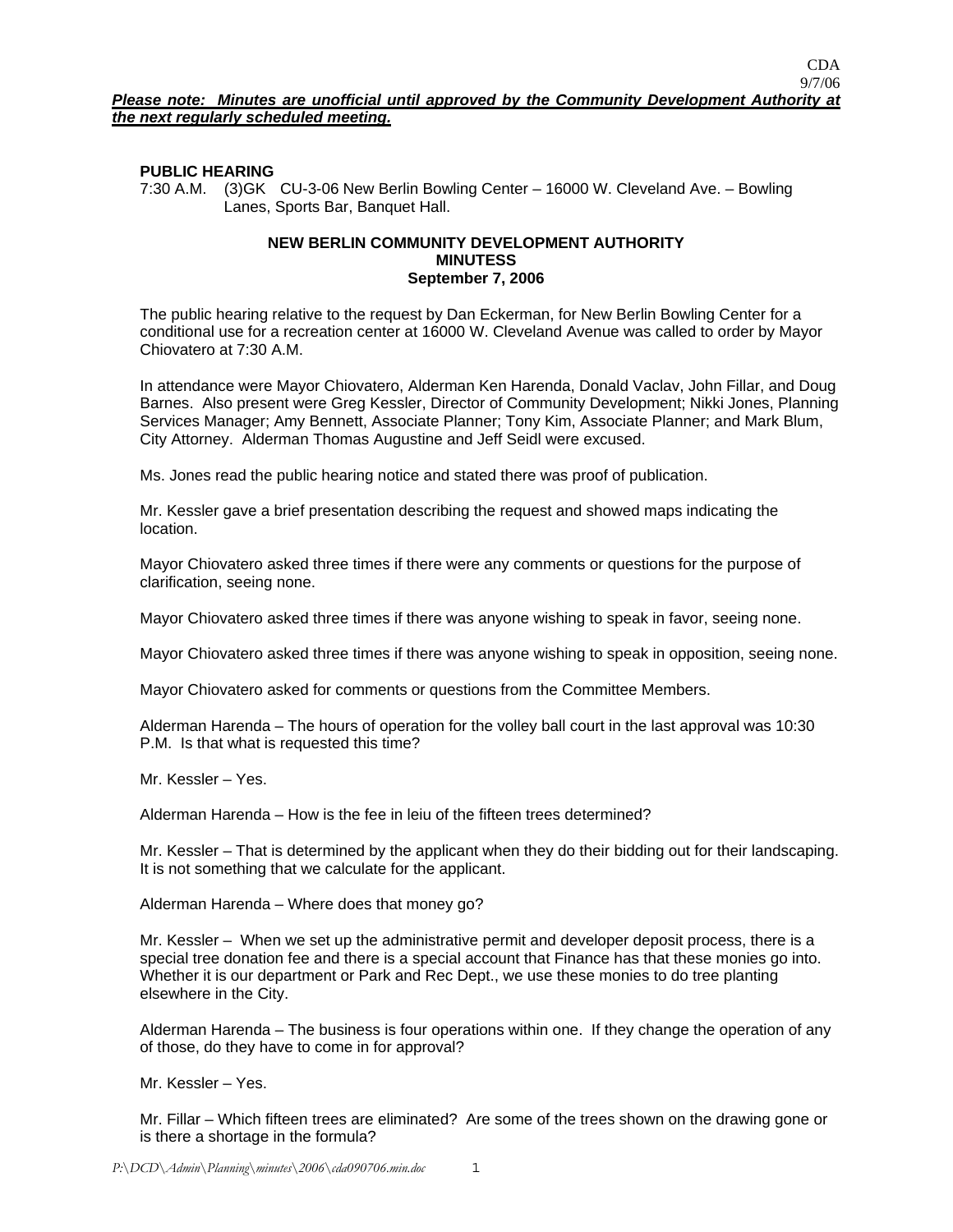CDA 9/7/06

Mr. Kessler – The formula you have, as was approved in the SPO District, cannot be met. The fifteen trees are no where on site and no where where they would be taken out. They just simply can't find a place for them. There is three trees that will be removed where the building addition will be located. Our code does require that when trees are removed, there is a substantial replacement schedule they need to follow.

Mr. Fillar – This map shows quite a few trees and shrubbery. Is this what they are going to stick with?

Mr. Kessler – Yes. There is a high level of existing vegetation as well, but the key thing here is that they are vegetating the parking lot as well. There isn't anything there now.

Mr. Fillar – The application for City Limits has been withdrawn, even though we approved it. Does that mean since they have withdrawn the application, that our approval is also withdrawn? Could they go back to that if they wanted? Are we creating a possibility of having approved different things and having them pick and choose?

Mr. Kessler – No, as a result of the amended application and the revised plan of operation, that application no longer exists.

Mr. Fillar – What is the recommendation from the Architectural Review Committee?

Mr. Barnes – The architecture meets the requirements of the redevelopment plan. The Architectural Review Committee suggested moving some lights and clarified that the signage is not part of this approval. The signage needs a whole separate review.

Mr. Fillar – Is it assumed if we approve this project, we are also approving the recommendations from the Architectural Review Committee as they apply to this application?

Mr. Barnes – Yes.

Alderman Harenda – Is the applicant aware that we are not approving the signage at this time?

Mr. Kessler – Yes, Mr. Eckerman is here.

Mayor Chiovatero – Since it was a bowling alley and it is going back to another bowling alley, does it need to come before us?

Mr. Kessler – Yes, this is essentially the same use that existed previously, but there is a provision in our code that says if it has been a vacant use for more than one year, the application process must be repeated.

Mayor Chiovatero – I wanted to make sure everyone knew why we were doing this.

Mayor Chiovatero asked for further questions or comments, seeing none.

Mayr Chiovatero closed the public hearing at 7:45 A.M.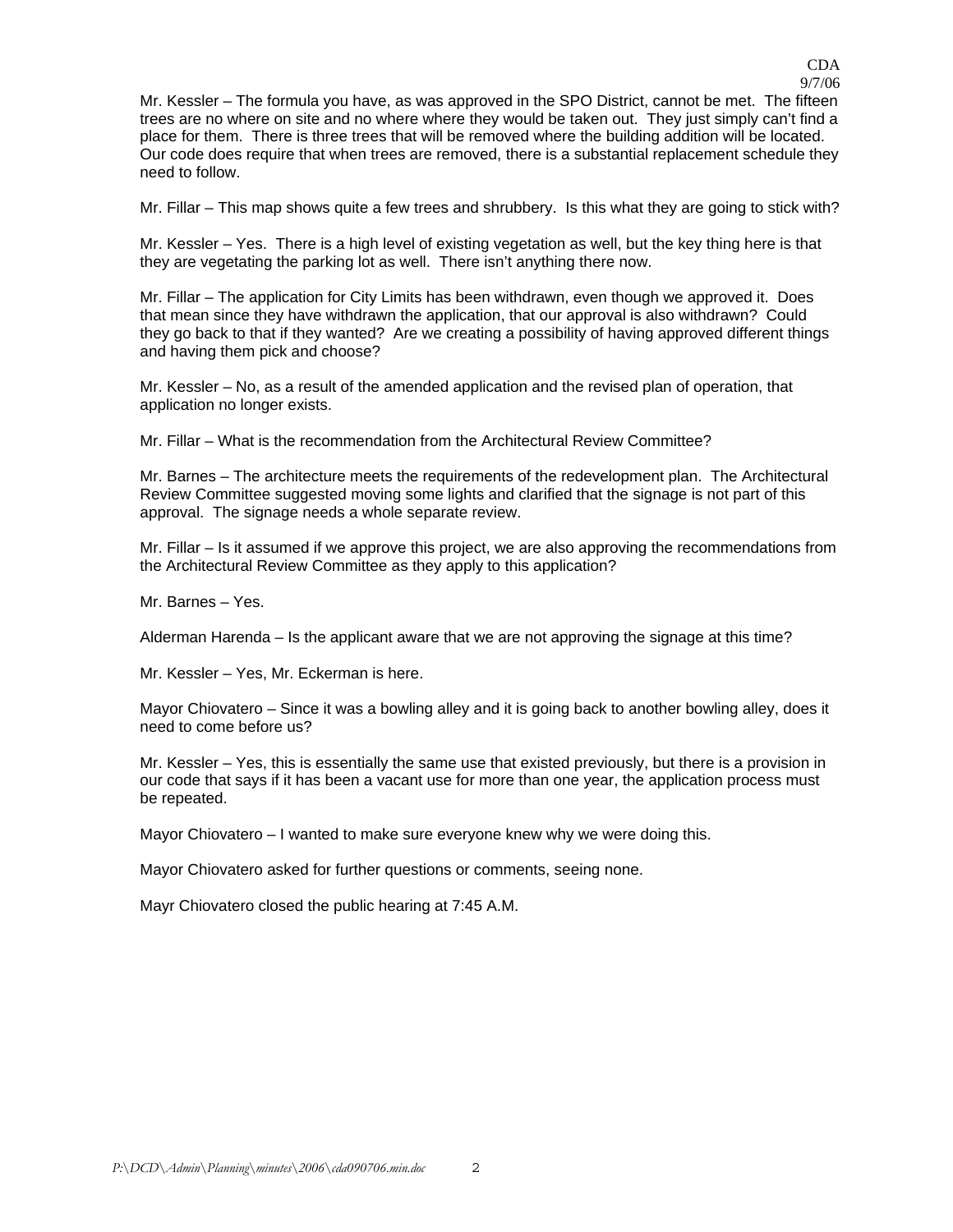#### **PUBLIC HEARING**

7:31 A.M. (3)AB CU-4-06 Speedway Sales – 16600 W. Cleveland Ave. – Outdoor Power Equipment and Motor Sports Sale and Service, Retail, Wholesale and Distribution, Showroom, Offices, Warehouse, and Repair Shop.

### **NEW BERLIN COMMUNITY DEVELOPMENT AUTHORITY MINUTESS September 7, 2006**

The public hearing relative to the request by Rizwan Ahmad, for Speedway Sales for a conditional use for sales and service of outdoor power equipment and motor sports, retail, wholesale, and distribution, showroom, offices, warehouse, and repair shop at 16600 W. Cleveland Avenue was called to order by Mayor Chiovatero at 7:45 A.M.

In attendance were Mayor Chiovatero, Alderman Ken Harenda, Donald Vaclav, John Fillar, and Doug Barnes. Also present were Greg Kessler, Director of Community Development; Nikki Jones, Planning Services Manager; Amy Bennett, Associate Planner; Tony Kim, Associate Planner; and Mark Blum, City Attorney. Alderman Thomas Augustine and Jeff Seidl were excused.

Ms. Jones read the public hearing notice and stated there was proof of publication.

Ms. Bennett gave a brief presentation describing the request and showed maps indicating the location.

Mayor Chiovatero asked three times if there were any comments or questions for the purpose of clarification, seeing none.

Mayor Chiovatero asked three times if there was anyone wishing to speak in favor, seeing none.

Mayor Chiovatero asked three times if there was anyone wishing to speak in opposition, seeing none.

Mayor Chiovatero asked for comments or questions from the Committee Members.

Alderman Harenda – I noticed in the revised executive summary report, the sprinkling was dropped.

Ms. Bennett – Mr. Schulz from the Fire Dept. verified that they do not have to have a sprinkling system.

Alderman Harenda – Regarding the operation, I have a question for the applicant about the outside storage. Are you a retailer for Polaris, for example, or are you basically looking at an assortment of models and used vehicles vs. new ones?

Rizwan Ahmad, applicant – We are primarily a used motor sports dealer primarily for service. The outside display will be in the paved area in front of the building and be used for parking a mower or snow blower, motorcycle, etc.

Alderman Harenda – Are those displays going to be brought in every evening?

Mr. Ahmad – Yes, those displays are only for normal business hours.

Mayor Chiovatero – For clarification, part of the reason he is here is that he currently has a business and having mostly outdoor equipment such as lawnmowers and industrial equipment, has brought a couple of those out for display. He has removed them at the end of each day. He does not want to leave them outside during the night. Our code does not allow equipment to be out there, so he was asked to get approval for it.

Mr. Fillar – Why would the holiday hours start at 7:00 A.M?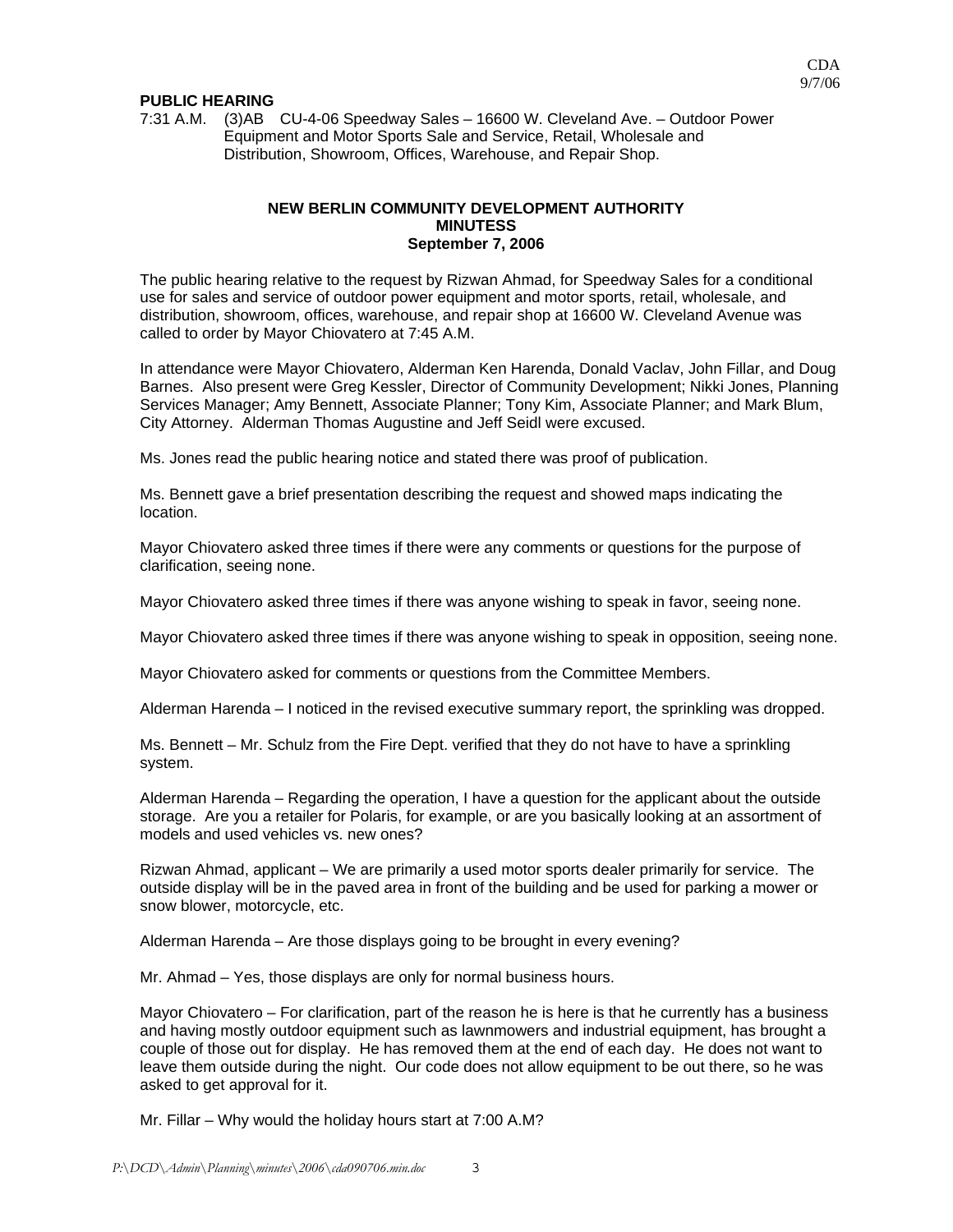Mr. Ahmad – During the holiday season is typically our snow season. In the early morning snow storm situation where snow blowers are breaking down, the 7:00 A.M. starting time allows people to drop their snow blowers off before they go to work. The snow season coincides with the holiday season.

Mr. Fillar – I share the same concerns that Alderman Harenda has about outdoor displays. In view of the fact that this is going to be on Cleveland Avenue in a high traffic area, if that is not done right, that could be a problem. I would be reluctant to approve the outdoor display. Perhaps we could approve it on a trial basis by letting them do this for a few months and review it later. We could make our approval conditional upon how tastefully it's done.

Mayor Chiovatero – I personally say they have been doing it currently, and I have never seen anything wrong with it. They set it up in a nice pattern. I do understand your concern. You don't want it to turn into a rummage sale. As far as the motorcycle and snowmobile sales, he explained to me when I was there, are mostly used sales. He is not a dealer for any particular brand.

Mr. Barnes – Going back to the hours of operation. We need to clarify "holiday hours". If it is written down and approved as holiday hours and they are open at 7:00 A.M. and it is not a holiday, someone is going to say that is not what was actually approved. Whether we put seasonal or winter, we need to give them the flexibility to be open if it snows at a time other than a holiday, so it reflects on what the actual intent is.

Mayor Chiovatero – This question is for the applicant. Are you talking about being open at 7:00 A.M. only during snow storms, or would there be another time of the year when you would be open early?

Mr. Ahmad – Sometimes in the spring, we start servicing early. I think seasonal hours may be a better term for it rather than holiday hours.

Mayor Chiovatero – Would it be better to say seasonal or define it by specific dates? Would November 1 – May 1 cover it?

Mr. Ahmad – June 1 would cover it.

Mayor Chiovatero – November 1 – June 1. In the spring you need it for the same thing because people's lawnmowers break down and they want to drop them off before work. You also have some professional companies that you work for that start early.

Mr. Ahmad – Yes.

Mr. Barnes – It is in the Industrial Park on Cleveland Avenue. We are telling him he can open for more than half the year at 7:00 A.M. and then in the summer he needs to open at 9:00 A.M. If we are saying it is OK from November to June, why don't we just say 7:00 A.M. all year? It doesn't make sense to say he has to open at 9:00 A.M. in the summer.

Mayor Chiovatero – I agree with those comments. It is in the industrial park. There are a lot of companies that open earlier than 7:00 A.M. in there.

Mr. Vaclav – I was going to comment the same way. Being where he is, he is actually filling a void. Since Home & Garden moved out, we really don't have a place to go to have things serviced. He won't be bothering any residential homes. I don't have any problem with the small display. It is limited to 500 sq. ft. I suggest having the display as a daylight display, eliminating too early in the morning or too late in the evening.

Mr. Fillar – Doug, are you implying that he should be allowed to open at 7:00 A.M. anytime he wants?

Mr. Barnes – Yes, being in the Industrial Park, 7:00 A.M. is not a bad time to start.

Mayor Chiovatero – I would like to ask the applicant if he has a problem with modifying his application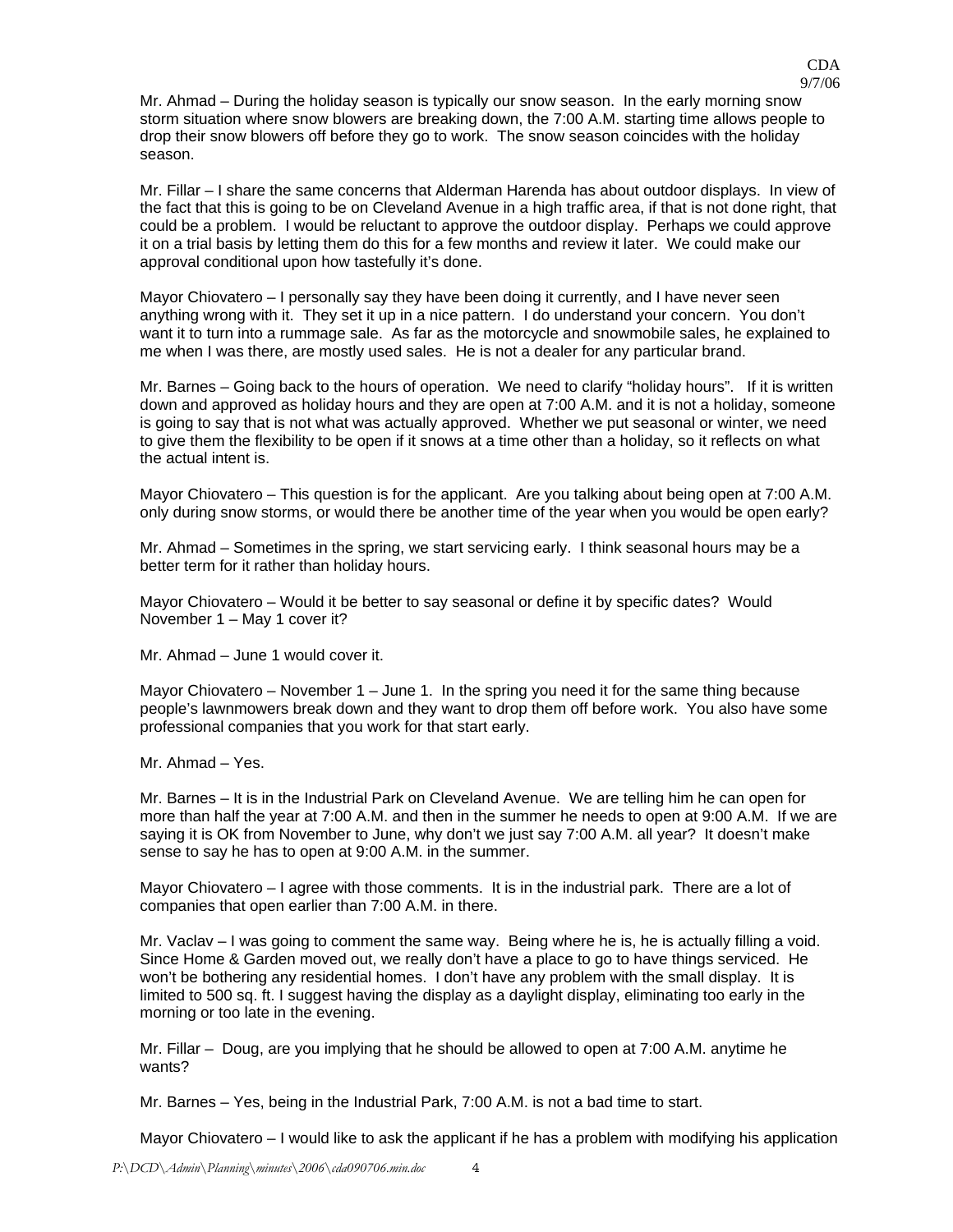to year round opening at 7:00 A.M?

Mr. Ahmad – That would work fine.

City Attorney Blum – We would note that the application has been modified based on the verbal representation of the applicant.

Mayor Chiovatero – Does the applicant have an issue with outdoor display being during daylight hours?

Mr. Ahmad – No.

Mayor Chiovatero – We will make that part of the condition also.

Mr. Fillar – I would like to make this approval for outdoor display contingent to our reviewing it again in six months. I would put that in as an amendment.

Mayor Chiovatero – City Attorney, there does need to be a trigger to say why we need to review it, or do we just put in on the agenda in six months from now?

City Attorney Blum - I think what you are doing is indicating that you are going to have a limited duration permit, rather than this being a definite use approval. It will be limited to the length of time you decide and be reviewed for purposes of an extension at that time. You would need to say that the approval would conditionally expire at that time and be considered for review at the expiration of that period.

Alderman Harenda – The entire operation or just the outdoor display?

Mayor Chiovatero – Just the oudoor display would need to be considered for review.

Mr. Fillar – I am really concerned about how this might turn out because of it's location on Cleveland Avenue. I am concerned about it being tastefully done. I would like to give them the benefit of the doubt and let them try it.

Mayor Chiovatero – So, we will say conditionally approved upon a six month review or if there is any significant complaints or issues brought before us before then.

Mr. Fillar – I amend the motion to reflect review of the situation of the outdoor display in six months, and that it be subject to approval then.

Alderman Harenda – Second the amendment.

Mayor Chiovatero - Upon voting, motion is approved unanimously. This is a public hearing. This will apply to the item where it is on the agenda.

Mayor Chiovatero asked for further questions or comments from the Committee Members, seeing none.

Mayor Chiovatero closed the public hearing at 8:03 A.M.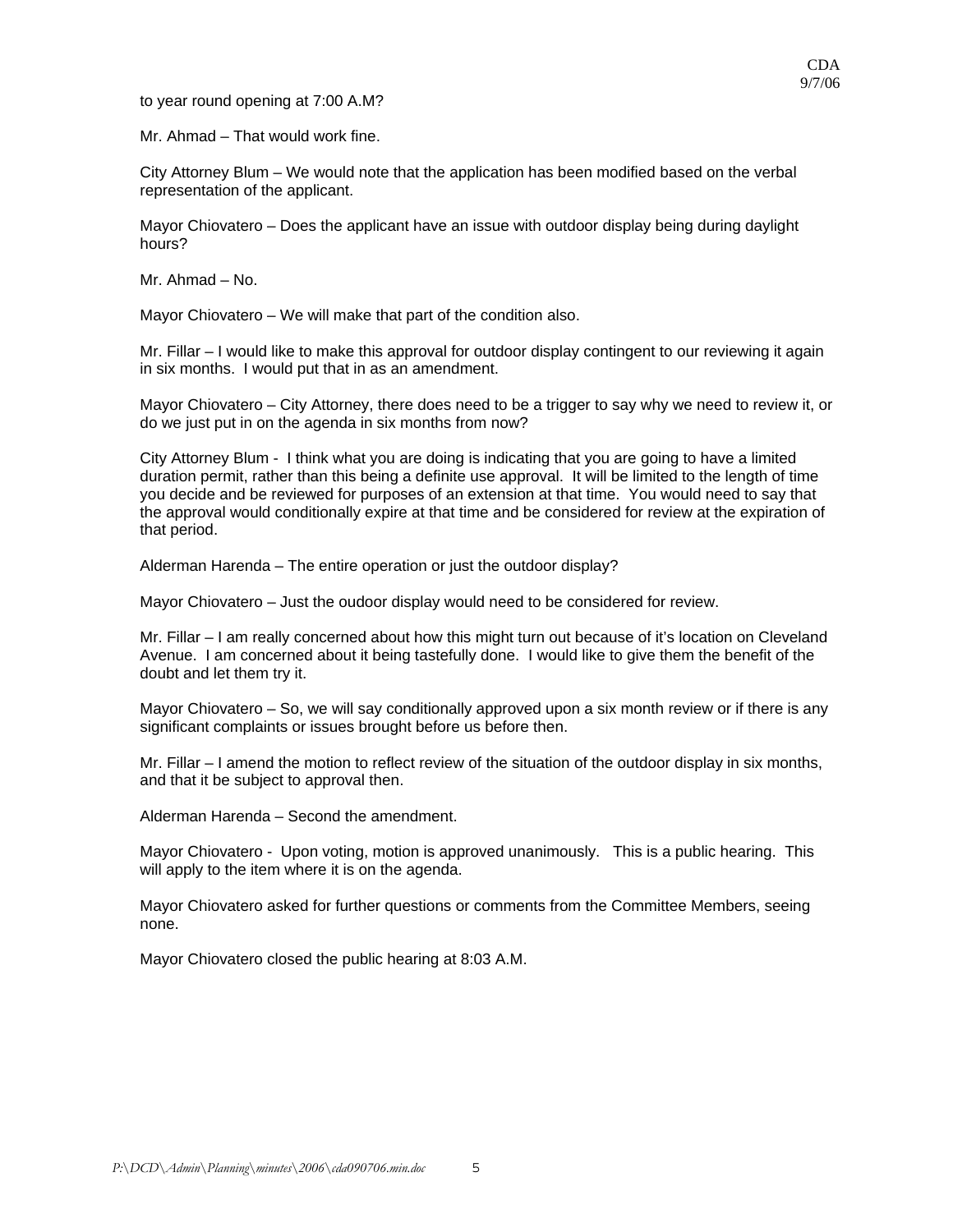### **NEW BERLIN COMMUNITY DEVELOPMENT AUTHORITY MINUTESS September 7, 2006**

The Community Development Authority meeting was called to order by Mayor Chiovatero at 8:03 A.M.

In attendance were Mayor Chiovatero, Alderman Ken Harenda, Donald Vaclav, John Fillar, and Doug Barnes. Also present were Greg Kessler, Director of Community Development; Nikki Jones, Planning Services Manager; Amy Bennett, Associate Planner; and Mark Blum, City Attorney. Alderman Thomas Augustine and Jeff Seidl were excused.

Motion by Alderman Harenda to approve the CDA minutes of July 6, 2006. Seconded by Mr. Fillar. Motion carried unanimously.

## **COMMUNITY DEVELOPMENT AUTHORITY SECRETARY'S REPORT**

Mr. Kessler reported that we are continuing to move forward with Mill Valley Redevelopment Plan. Joe Eberle is not here today. There is no new report. We are meeting with the consultant team today. We hope to have a report at the October meeting, and we hope to be setting up our next public neighborhood meeting sometime in October.

Mr. Kessler reported that we received the community development block set aside grant for studying the implementation of the industrial park plan. We will probably be bringing forward an RFP for your review and approval in October for the selection of a consultant to study the financial component.

## **CONTINUED BUSINESS**

1. Mill Valley Redevelopment Update – Joe Eberle (PG-926)

No update.

## **NEW BUSINESS**

2. (3)GK CU-3-06 New Berlin Bowling Center – 16000 W. Cleveland Ave. – Bowling Lanes, Sports Bar, Banquet Hall.

 Motion by Mr. Barnes to approve the Conditional Use Approval for the "New Berlin Bowling Center" (formerly "Kuglitsch's Entertainment Center"), small building addition and outdoor pavilion located at 16000 W. Cleveland Avenue, subject to the application, plans on file, and the following conditions:

- 1) Hours of Operation:
	- a. See the attached Plan of Operation for detailed narrative, but hours of operation are as follows:

| New Berlin Bowl:                                                    | $8:00$ a.m. to 2:00 a.m. Sunday - Thursday  |
|---------------------------------------------------------------------|---------------------------------------------|
|                                                                     | 8:00 a.m. to 2:30 a.m. Friday - Saturday    |
| New Berlin Ale House:                                               | 11:00 a.m. to 2:00 a.m. Sunday $-$ Thursday |
|                                                                     | 11:00 a.m. to 2:30 a.m. Friday - Saturday   |
| New Berlin Banquet Center:                                          | $8:00$ a.m. to 2:00 a.m. Sunday - Thursday  |
|                                                                     | 11:00 a.m. to 2:30 a.m. Friday - Saturday   |
| Volleyball:                                                         | 6:30 p.m. to 10:30 p.m. Sunday $-$ Saturday |
| Deliveries to the site will be during normal 9 to 5 business hours. |                                             |
|                                                                     |                                             |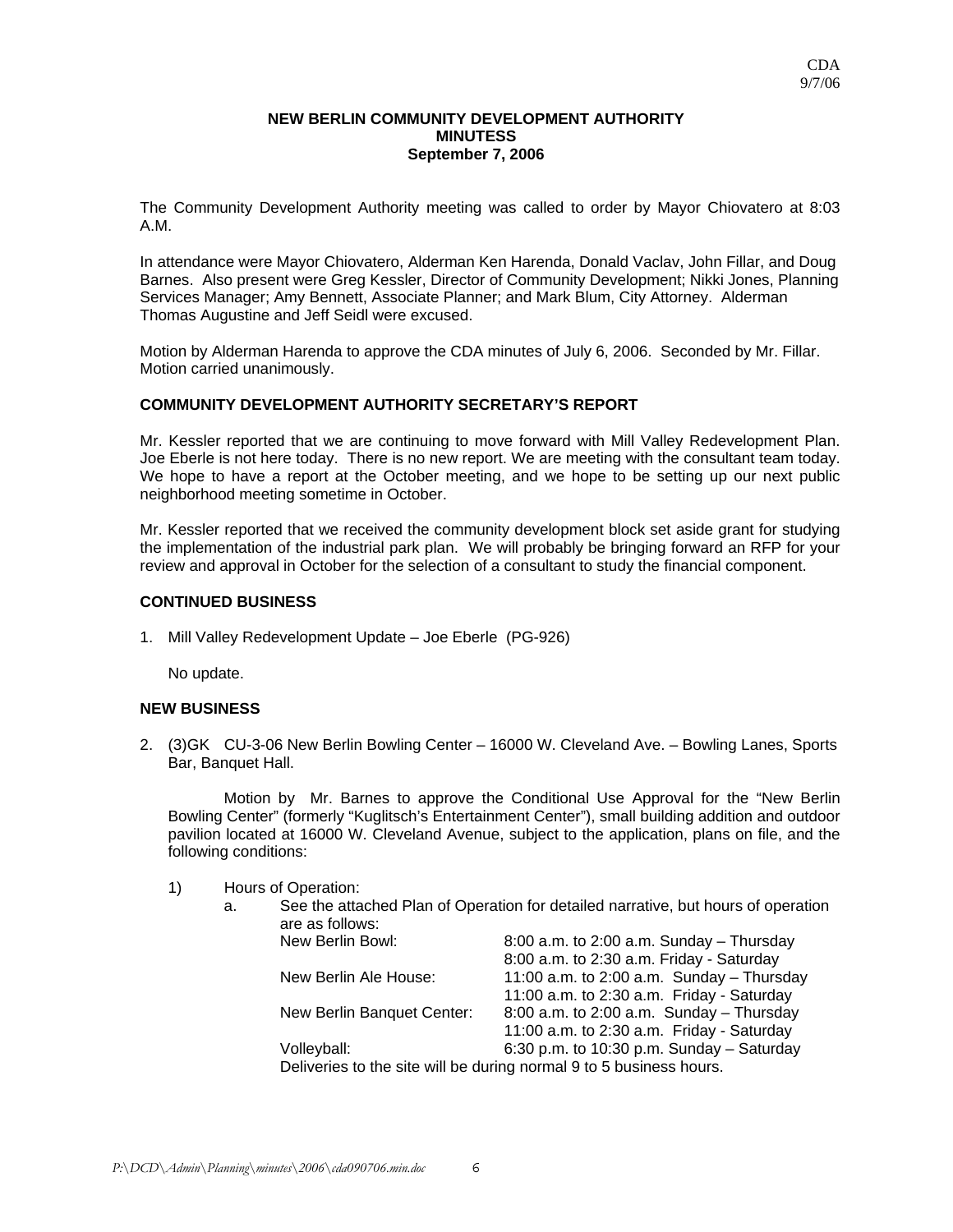9/7/06

- 2) Applicant shall not be issued a Conditional Use Permit until all site plans been reviewed and approved by DCD and that staff has verified that all architectural & site development standards comply with the adopted New Berlin Industrial Park Redevelopment Plan and New Berlin Municipal Code, as appropriate and where applicable.
- 3) Applicant shall contact the City of New Berlin Clerk's Office to obtain alcohol, entertainment, amusement and vendor permits prior to occupancy.
- 4) Applicant shall apply for and receive a loudspeaker permit from the City of New Berlin Police Department, as required for outdoor events.
- 5) Applicant shall apply for and receive individual Sign Permits for all existing, new and / or event signage and banners prior to installation or modification, even if signage is temporary.
- 6) All existing and new roof-top equipment, dumpsters and all pad mounted equipment shall be screened from view from the centerline of any public right-of-way as identified in the New Berlin Industrial Park Redevelopment Plan.
- 7) To the maximum extent practicable the applicant / property owner shall dedicate a 30 foot easement to the City of New Berlin for access to Deer Creek for storm water conveyance maintenance through the entire parcel. This easement may need to be reduced to approximately 10 feet along the eastern portion of the site due to the parking lot location.
- 8) Any alterations and / or new occupancies shall require review by the City of New Berlin and appropriate permitting.
- 9) Traffic Improvements Per the submitted Traffic Impact Statement, the applicant shall establish a pavement marked by-pass lane from 50 (fifty) feet in advance of the east driveway to the west driveway. In addition, a 150 foot taper entering the by-pass lane and a 100 foot taper exiting will be required. Per Waukesha County, an excel / decel lane will be required on the shoulder of the westbound lane. A permit will be required through Waukesha County for any work within the ROW of Cleveland Avenue.
- 10) Applicant shall apply for and obtain appropriate building, plumbing and electrical permits prior to any building modifications.
- 11) Applicant shall submit a landscaping plan that complies with the requirements of the New Berlin Industrial Park Special Plan Overly Ordinance and Plan and shall be approved by Staff. The proposed site plan shows that three (3) existing trees will be removed for the building addition. The applicant shall either replace those trees on site per the replacement schedule identified under Section 275-54 or provide a monetary donation to the City for the value of the replacements trees.
- 12) The applicant identifies that they are not entirely meeting the parking lot landscaping requirements as identified in the New Berlin Industrial Park Redevelopment Plan. They will be fifteen (15) trees short of meeting the requirement. In lieu of planting these trees, the applicant shall provide a monetary donation to the City for the value of these 15 trees not planted for future tree planting elsewhere in the city.
- 13) Fenced in storage area in the southeast corner of the site shall be removed and restored per direction of DCD staff.
- 14) Parking lot shall be sealed and striped prior to occupancy.
- 15) The City of New Berlin reserves the right to review any potential complaints and take appropriate action as necessary.
- 16) Building plans shall be signed and stamped by a licensed architect or professional engineer per Wisconsin Enrolled Commercial Building Code. (Comm. 61.31 Plans).
- 17) Building plans shall be approved by the State of Wisconsin Dept. of Commerce Safety and Buildings Division and the Wisconsin Enrolled Commercial Building Code. (Comm. 61.70 Certified municipalities and counties.).
- 18) Per the New Berlin Fire Department, the applicant shall fully sprinkler the building, monitor fire flow, install alarm system, install yard hydrants, maintain fire extinguishers in the building and install Knox (Key) Box.
- 19) Temporary wiring for displays or lighting circuits shall require electrical permit and inspection from the Department of Community Development as required by code. Electrical work to be performed by a licensed electrician.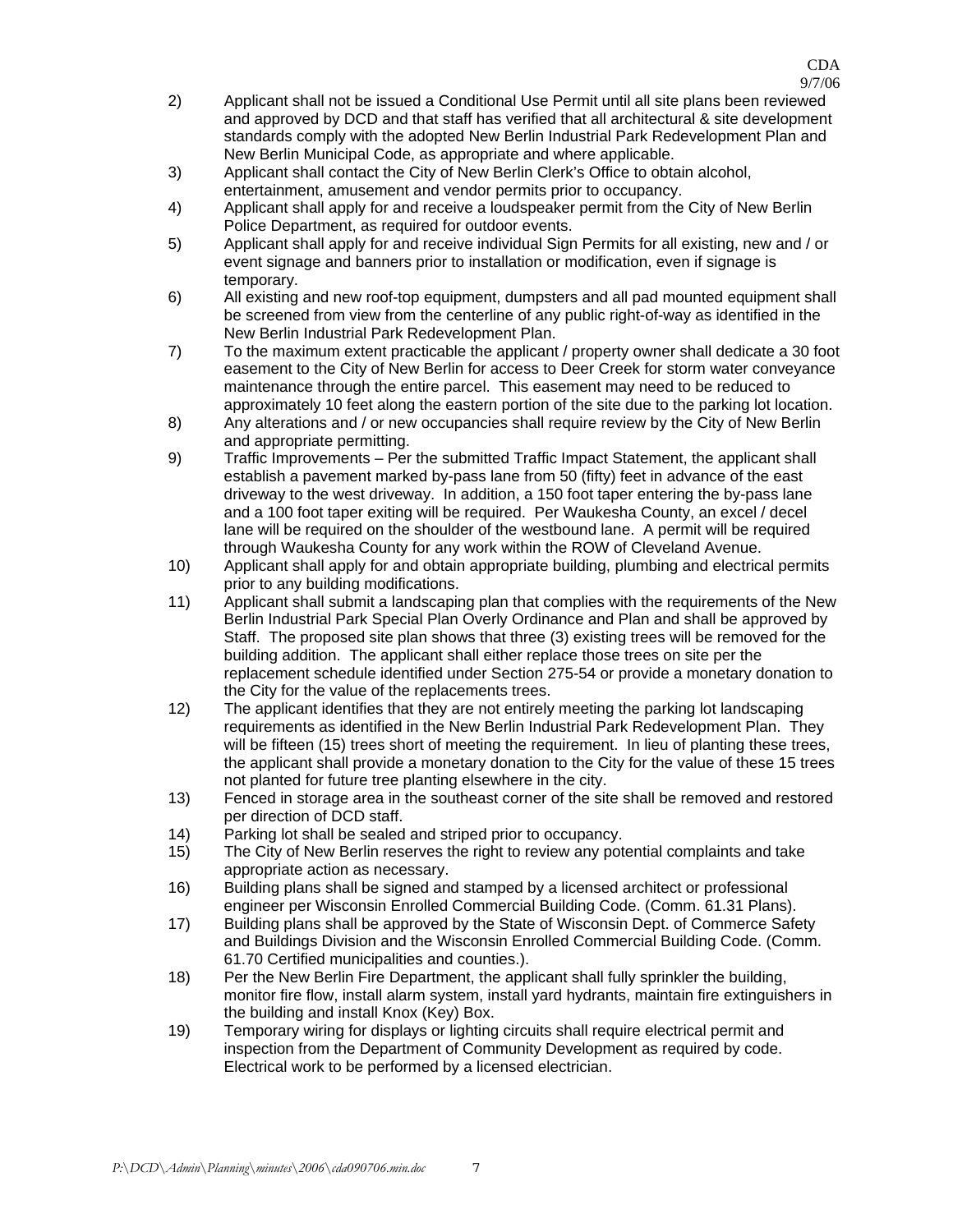- 20) Per previous Conditional Use approval for Kuglitsch's, any outdoor concession stands and volleyball leagues / hours of operation shall not extend past 10:00 p.m. without review and approval by the City of New Berlin. Note, applicant has requested a 10:30 p.m. closing time for these activities. Unless modified, this CU permit approval would grant a 10:30 p.m. closing time.
- 21) Given the number of existing and proposed parking spaces, the minimum of number of "Handicapped Spaces" required will be fourteen (14). There appear to be eight spaces (8) allowed for at this time. "2002 Wisconsin Enrolled Commercial Building Code, Comm.  $62.1105(1)(b) - 62.1107(4)(a)$ ." The parking lots will be treated as two (2) separate / independent lots approximately one-hundred and eighty three (183) spaces in the "West" lot requiring six (6) Handicap spaces and three-hundred and seventeen spaces (317) spaces for the "East" lot requiring eight (8) Handicap spaces. Please show the corrections on the site plan. Each lot currently shows an allotment of four (4) Handicap spaces.
- 22) The addition shall match the existing ground elevation at the "North end" of the building. "No" additional fill will be brought onto the site for purposes of filling, grading or landscaping.
- 23) A survey of the area to be constructed in, displaying USGS datum / elevations shall be provided with elevations at the three (3) outside corners of the addition as well as along the base of the existing building adjacent to the addition. Several shots will be required in the parking lot adjacent to the addition and side walks. Show the elevations of the proposed sidewalk. If the applicant would consider a small grading plan showing both the existing one-foot (1.0') contours and proposed one-foot (1.0') contours / elevations with spot elevations for both existing and proposed grades would be helpful.
- 24) Applicant shall adhere to all Stormwater management requiements as identified by DCD.

Seconded by Mr. Vaclav. Motion carried unanimously.

3. (3)AB CU-4-06 Speedway Sales – 16600 W. Cleveland Ave. – Outdoor Power Equipment and Motor Sports Sale and Service, Retail, Wholesale and Distribution, Showroom, Offices, Warehouse, and Repair Shop.

 Motion by Mr. Fillar to amend the motion to permit the open outdoor display during daylight hours for six months after which time it will come back to CDA for review.

Seconded by Alderman Harenda. Motion carried unanimously.

 Motion by Mr. Vaclav to approve the request by Speedway Sales and Service for a Conditional Use Approval for sales and service of outdoor power equipment and motor sports, retail, wholesale, and distribution, showroom, offices, warehouse, and repair shop at 16600 W. Cleveland Avenue subject to the application, plans on file and the following conditions:

- 1) Plan of Operation
	- a) Hours of operation shall be M-F, 7am to 7pm, daily. Saturday 7am to 3pm.
	- b) Employee and customer parking shall be contained on site.
	- c) Outdoor displays permitted for this business per Section 275-41C(9) of the Zoning Code as designated on the submitted site plan, outside of the City rightof-way and limited to 500 sq. ft. of hard surface area, shall be allowed during business hours only.
	- d) No Outside storage is permitted for this business per Section 275-41C(10) of the Zoning Code.
	- e) Dumpsters shall be properly screened from the street and public view in accordance with Article VIII Section 275-56 of the New Berlin Municipal Ordinance.
	- f) The Conditional Use Permit shall run with the management of this business as identified on the application. If there is a change in ownership or management of the business, a new Conditional Use Permit shall be applied for and obtained.
- 2) Site Plan